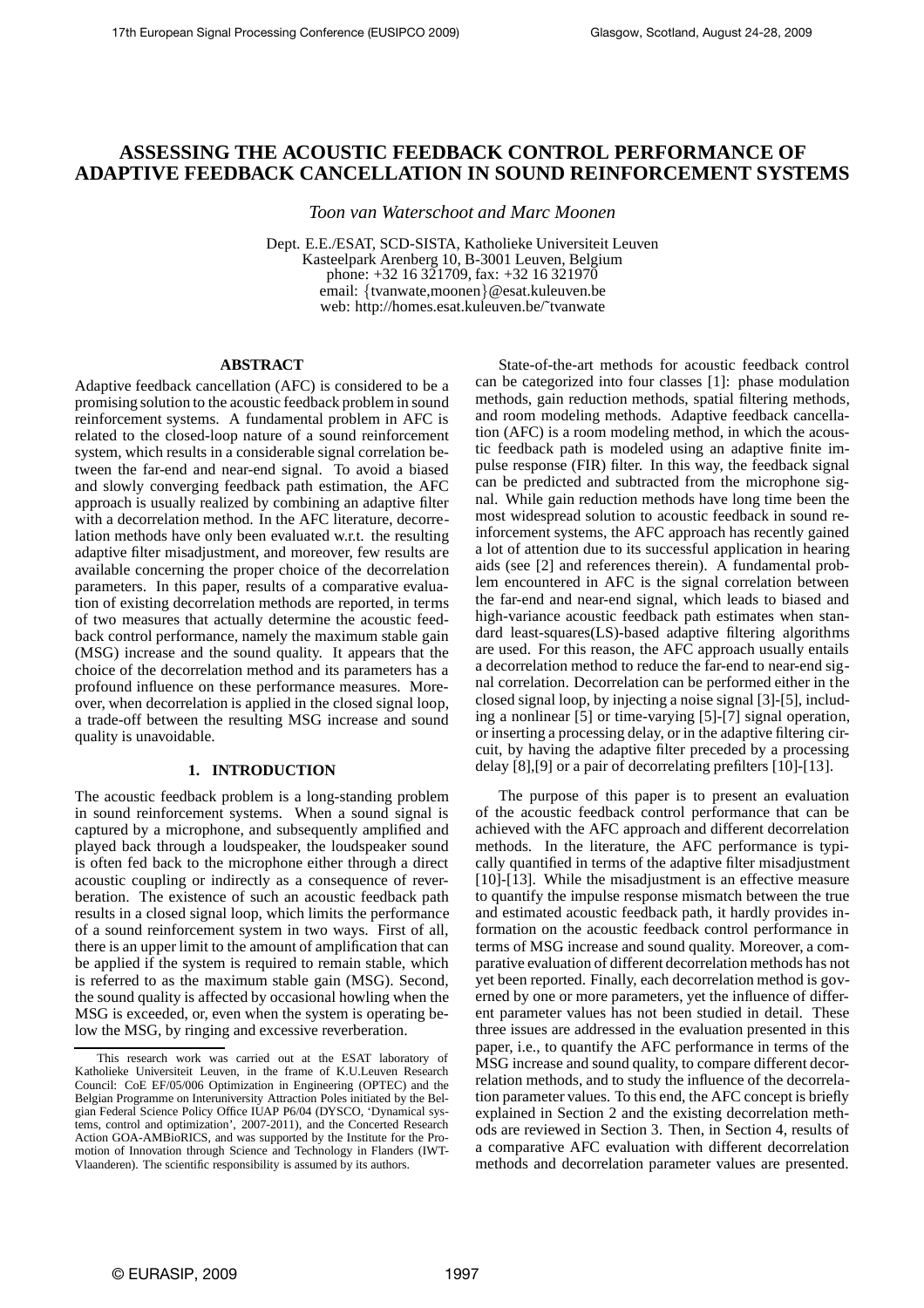

Figure 1: Adaptive feedback cancellation (AFC) concept.

Finally, Section 5 concludes the paper.

# **2. ADAPTIVE FEEDBACK CANCELLATION**

In a sound reinforcement system, the microphone signal  $y(t)$ consists of a near-end signal component  $v(t)$  and a feedback signal component  $x(t)$ . The AFC approach is aimed at predicting the feedback signal component and then subtracting this prediction from the microphone signal. The predicted feedback signal, denoted as  $\hat{y}[t,\mathbf{f}(t)]$ , is obtained by filtering the far-end signal  $u(t)$  with a model  $\hat{F}(q,t)$  of the acoustic feedback path, see Fig. 1, where  $q$  denotes the time shift operator, i.e.,  $q^{-k}u(t) = u(t - k)$ . This model is calculated using an adaptive filter, that is designed to identify the feedback path impulse response  $f(t)$  and track its changes. The feedback path and adaptive filter impulse responses are defined at time *t* as

$$
\mathbf{f}(t) = [f_0(t) \quad f_1(t) \quad \dots \quad f_{n_F}(t)] \tag{1}
$$

$$
\hat{\mathbf{f}}(t) = \begin{bmatrix} \hat{f}_0(t) & \hat{f}_1(t) & \dots & \hat{f}_{n_{\hat{F}}}(t) \end{bmatrix}
$$
 (2)

respectively. We will further assume that  $n_{\hat{F}} = n_F$ .

The closed-loop frequency response of the system shown in Fig. 1 is given by

$$
\frac{U(\omega,t)}{V(\omega,t)} = \frac{G(\omega,t)}{1 - G(\omega,t)[F(\omega,t) - \hat{F}(\omega,t)]}
$$
(3)

where  $U(\omega,t)$  and  $V(\omega,t)$  denote the short-term far-end and near-end signal spectrum, and  $G(\omega,t)$ ,  $F(\omega,t)$ , and  $\hat{F}(\omega,t)$ denote the short-term electro-acoustic forward path, acoustic feedback path, and adaptive filter frequency response, respectively. From the Nyquist stability criterion [1], the following expression for the MSG can be derived,

$$
\text{MSG}(t) \left[ \text{dB} \right] = -20 \log_{10} \left[ \max_{\omega \in \mathcal{P}} |J(\omega, t) [F(\omega, t) - \hat{F}(\omega, t)]| \right]. \tag{4}
$$

where  $P$  denotes the set of frequencies at which the loop phase is a multiple of  $2\pi$ , and  $J(\omega,t)$  denotes the forward path processing before the amplifier, i.e.,  $G(\omega,t)$  =  $J(\omega, t)K(t)$  with  $K(t)$  the amplifier gain. From (4), it immediately follows that the better the fit between the estimated and actual feedback path frequency response, particularly at critical frequencies of the closed-loop system, the larger the achievable MSG increase.

While the concept of AFC is relatively simple and similar to the well-known acoustic echo cancellation (AEC) approach, its realization is not straightforward. In the identification of the acoustic feedback path model  $\hat{F}(q,t)$ , a fundamental problem appears which is due to the closed-loop



Figure 2: AFC with decorrelation by noise injection.

nature of the system. The LS estimate of the acoustic feedback path impulse response  $f(t)$  can be shown to be biased due to the correlation between the far-end and near-end signal [1]. The resulting effect is that the adaptive filter does not only predict and cancel the feedback component in the microphone signal, but also (part of) the near-end signal component. As a consequence, the feedback-compensated signal  $d[t, \hat{f}(t)]$  is a distorted estimate of the near-end signal  $v(t)$ . Moreover, since the AFC has to operate in a continuous double-talk situation, the adaptive filter convergence may be extremely slow. For this reason, the AFC is typically combined with a decorrelation method.

# **3. DECORRELATION METHODS**

#### **3.1 Decorrelation in the closed signal loop**

Decorrelation of the far-end and near-end signal can be achieved by inserting a decorrelating signal operation in the closed signal loop. Four such decorrelation methods have been proposed: noise injection, time-varying processing, nonlinear processing, and forward path delay.

#### *3.1.1 Noise injection [3]-[5]*

A white noise signal  $n(t)$  is added to the feedbackcompensated signal after the forward path processing (but before the forward path amplification), see Fig. 2, i.e.,

$$
u(t) = K(t) \Big[ J(q,t) d[t, \hat{\mathbf{f}}(t)] + n(t) \Big]. \tag{5}
$$

The effect of the noise injection is that the far-end to nearend signal correlation is decreased, hence the bias will be reduced but not completely eliminated. With the aim of reducing the influence of the noise injection on sound quality, the noise spectrum can be shaped such as to render the noise less perceptible, e.g., by A-weighting [3] or psychoacoustic noise shaping [4]. Unfortunately, noise shaping decreases the decorrelation effect, making the noise injection less effective in removing the bias.

### *3.1.2 Time-varying processing [5]-[7]*

Any linear time-varying filter (LTV)  $H(q,t)$  can be used as a decorrelation device in the forward path, see Fig. 3, i.e.,

$$
u(t) = G(q,t) \Big[ H(q,t) d[t, \hat{\mathbf{f}}(t)] \Big]. \tag{6}
$$

Frequency shifting (FS) is the most widely used LTV decorrelation method [6],[7]. An FS filter has an LTV frequency response  $H(\omega,t) = e^{j\omega_m t}$ , with  $\omega_m$  the radial frequency shift,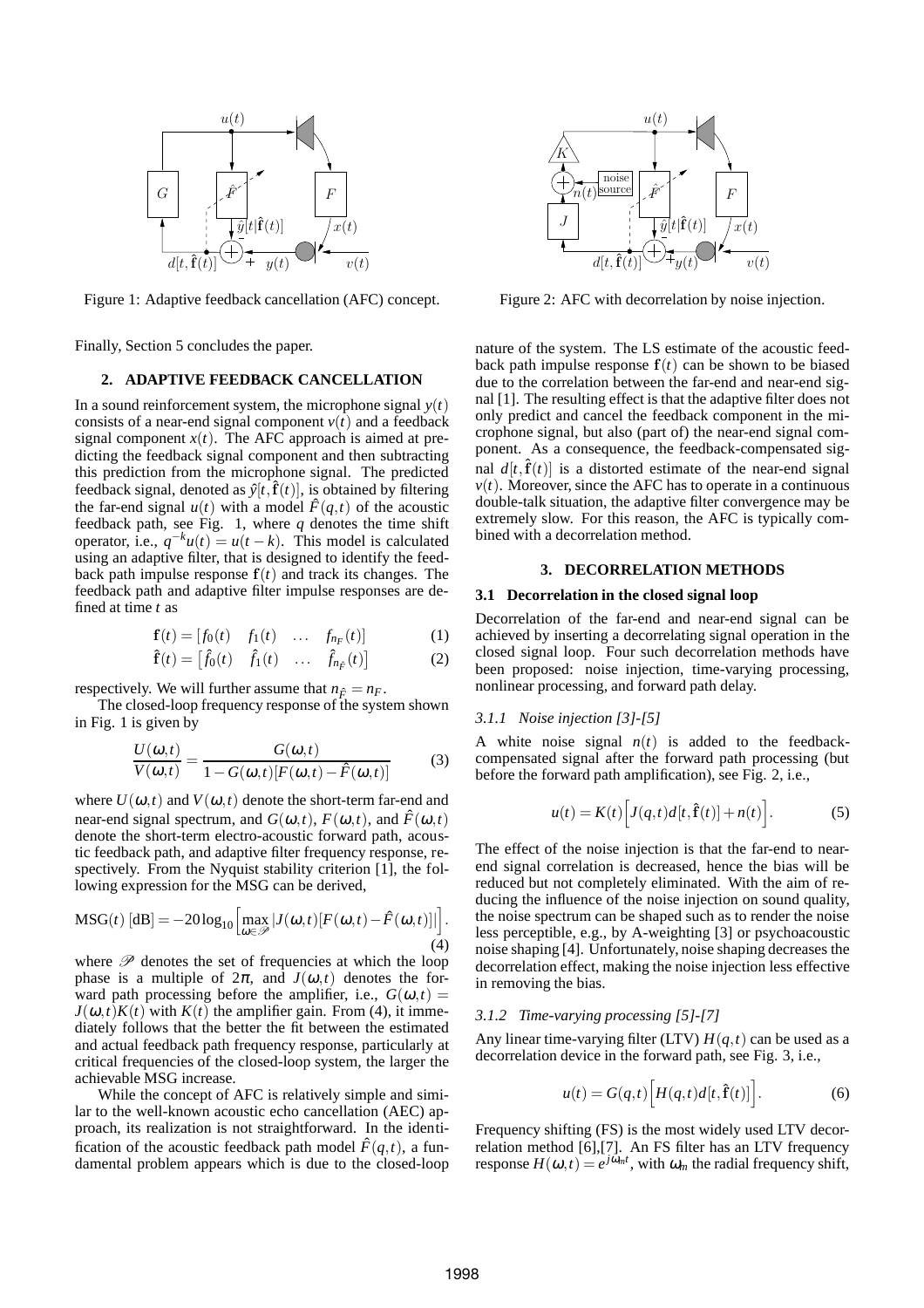

Figure 3: AFC with decorrelation by a timevarying/nonlinear/delay operation in the forward path.

and can be realized by operating on the analytical representation of the feedback-compensated signal  $d[t, \hat{f}(t)]$  [1]. While the perceptible signal distortion introduced by the FS operation appears to be acceptable for speech signals [7], the FS decorrelation technique was found to be perceptually inadequate for audio applications [4].

# *3.1.3 Nonlinear processing [5]*

In the context of stereo AEC, the correlation between the stereo channels has been reduced by applying nonlinear decorrelating operations to the far-end signals. These nonlinear operations can also be used to reduce the far-end to near-end signal correlation in AFC. In particular, half-wave rectification has been applied to AFC decorrelation [5], i.e.,

$$
u(t) = G(q,t) \left[ d[t, \hat{\mathbf{f}}(t)] + \alpha \left( \frac{d[t, \hat{\mathbf{f}}(t)] + |d[t, \hat{\mathbf{f}}(t)]|}{2} \right) \right]
$$
(7)

The parameter  $\alpha$  can be tuned to trade off decorrelation and perceptible signal distortion.

### *3.1.4 Forward path delay*

In hearing aid AFC applications [2], inserting a processing delay of  $d_1$  samples in the electro-acoustic forward path has been proposed to decorrelate the far-end and near-end signal,

$$
u(t) = G(q, t)d[t - d_1, \hat{\mathbf{f}}(t - d_1)].
$$
\n(8)

This approach is particularly useful for near-end signals that have an autocorrelation function that decays rapidly, e.g., voiceless speech signals, provided that the delay value  $d_1$  is chosen accordingly.

### **3.2 Decorrelation in the adaptive filtering circuit**

Decorrelation can also be applied in the adaptive filtering circuit, by inserting an adaptive filter delay or using decorrelating prefilters.

# *3.2.1 Adaptive filter delay [8],[9]*

Due to the time needed for the loudspeaker sound to propagate through a direct coupling to the microphone, the acoustic feedback path impulse response typically exhibits an initial delay, the value of which is proportional to the loudspeaker-microphone distance. If this initial delay (or a lower bound for it) is known a priori and corresponds to  $d_2T_s$ is with  $T_s$  the sampling interval, then the first  $d_2$  coefficients in the acoustic feedback path model can be forced to zero,

$$
\hat{F}(q,t) = \hat{f}_{d_2}(t)q^{-d_2} + \hat{f}_{d_2+1}(t)q^{-(d_2+1)} + \ldots + \hat{f}_{n_{\hat{F}}}q^{-n_{\hat{F}}}.
$$



Figure 4: AFC with decorrelating prefilters in the adaptive filtering circuit.

If the far-end and near-end signal cross-correlation function is small for time lags larger than  $d_2$  samples, then the remaining bias can be considered negligible.

#### *3.2.2 Decorrelating prefilters [10]-[13]*

From a system identification point of view, the bias in the LS estimate of the acoustic feedback path model can be eliminated by using an appropriate near-end signal model in the identification. Assuming a (time-varying) parametric nearend signal model  $H(q,t)$ ,

$$
v(t) = H(q, t)e(t)
$$
\n(9)

the unbiased identification approach consists in prefiltering the far-end and microphone signals with an estimate  $\hat{H}^{-1}(q,t)$  of the inverse near-end signal model before feeding these signals to the adaptive filtering algorithm. This approach is depicted in Fig. 4, where the prefiltered far-end and microphone signals are calculated as

$$
\tilde{y}[t, \hat{\mathbf{h}}(t)] = \hat{H}^{-1}(q, t)y(t)
$$
\n(10)

$$
\tilde{u}[t,\hat{\mathbf{h}}(t)] = \hat{H}^{-1}(q,t)u(t) \tag{11}
$$

and  $\hat{h}(t)$  contains the parameters of  $\hat{H}^{-1}(q,t)$ .

The concurrent estimation of the near-end signal model and the acoustic feedback path model can be performed using a prediction-error-method(PEM)-based AFC algorithm as proposed in [12]-[13].

#### **4. EVALUATION**

The evaluation is based on AFC simulations with speech and audio signals, at a sampling frequency  $f_s = 16$  kHz and  $f_s = 44.1$  kHz, respectively. After the initial AFC convergence, the amplifier gain  $K(t)$  is raised to 7 dB above the MSG without AFC. The instantaneous MSG and sound quality is then measured during a time interval of 15 s (30 s in the audio simulation), in the middle of which a feedback path change is simulated corresponding to a 1 m microphone displacement. The acoustic feedback path impulse responses used in the simulation, were measured in a room with a reverberation time of 125 ms and truncated to  $n_F = 2000$  $(n_F = 4410)$  in the audio simulation). An NLMS adaptive algorithm is used with a step size parameter 0.02 for speech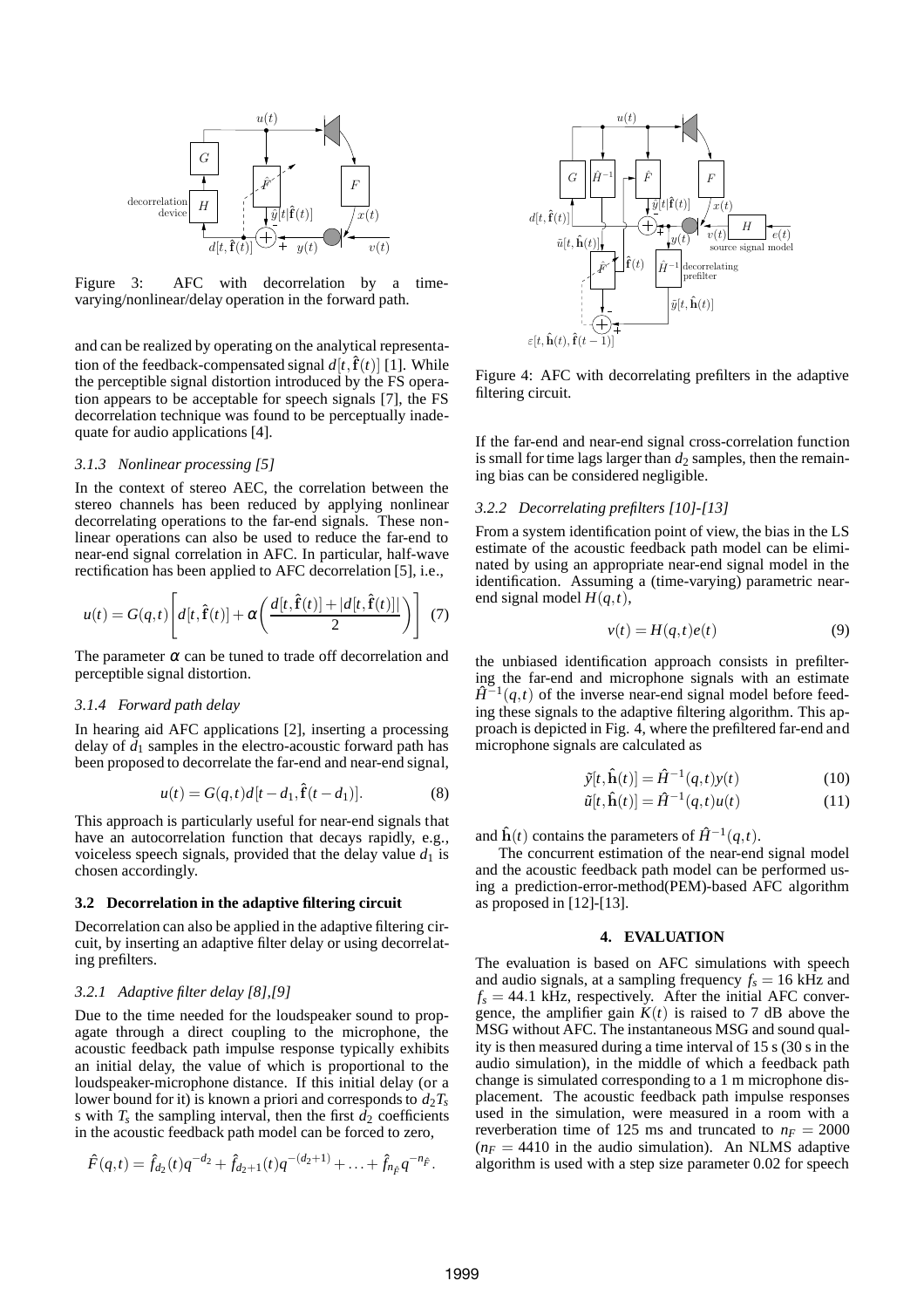and 0.005 for audio. The performance measures used are the mean MSG increase (∆MSG), defined as the difference of the instantaneous MSG averaged over time with the MSG without AFC, and the mean frequency-weighted log-spectral signal distortion (SD), defined in [1],[14] as an AFC sound quality measure. These measures are plotted for the different decorrelation methods as a function of the corresponding decorrelation parameter in Figs. 5 and 6.

For *noise injection*, the decorrelation parameter  $SNR = 10 \log_{10} \left[\sum_{t} v^2(t) / \sum_{t} n^2(t)\right]$  takes on the values  $\{-2.5,0,2.5,5,7.5,10\}$  dB. Noise injection delivers the largest MSG increase of all decorrelation methods, but the worst sound quality. For audio,  $SNR = 0$  dB appears to yield the best trade-off between MSG increase and sound quality, while a trade-off SNR value is more difficult to find for speech. Decorrelation by *time-varying processing* is achieved by applying an FS operation with  $f_m = \{1,3,5,10,15,20\}$  Hz. The sound quality increases monotonically with increasing *fm*, while the MSG does not vary too much for different *f<sup>m</sup>* values. A reasonable MSG increase and sound quality are obtained for frequency shift values  $f_m \leq 10$  Hz. When including *nonlinear processing* by half-wave rectification, the decorrelation is governed by the parameter  $\alpha$  (see (7)), with values {0.001,0.005,0.01,0.05,0.1,0.5}. The corresponding acoustic feedback control performance appears to be extremely poor. Decorrelation by inserting a *forward path delay*  $d_1$  or an *adaptive filter delay*  $d_2$  has been evaluated with  $d_{1,2} = \{0.3125, 0.625, 1.25, 2.5, 5, 10\}$  ms for speech and  $d_{1,2} = \{0.7256, 1.4512, 2.9025, 5.805, 11.61, 23.22\}$  ms for audio. Both methods perform reasonably well for speech, but poorly for audio. The optimal delay value for speech is in the range 1–5 ms. *Decorrelating prefilters* consisting of a cascade of a pitch prediction model and an all-pole model [12],[13] were evaluated for different all-pole model orders  $n_C = \{5, 10, 15, 20, 25, 30\}$ . The resulting MSG increase is relatively high, and the sound quality is the best among all decorrelation methods. The acoustic feedback control performance appears to be quasi independent of *nC*.

# **5. CONCLUSION**

The acoustic feedback control performance of the AFC approach has been evaluated for different decorrelation methods and parameters in a sound reinforcement scenario. The achievable MSG increase and sound quality have been compared in simulations with speech and audio signals. Decorrelation by noise injection results in the highest MSG increase at the cost of sound quality. Including a frequency shift of  $f_m \leq 10$  Hz yields a reasonable acoustic feedback control performance, while a nonlinear operation such as half-wave rectification appears unsuited for AFC. Including a forward path or adaptive filter delay of 1–5 ms is appropriate for speech but not for audio. Finally, the use of decorrelating prefilters should be preferred from a sound quality point of view, and moreover results in a relatively high MSG increase.

#### **REFERENCES**

[1] T. van Waterschoot and M. Moonen, "50 years of acoustic feedback control: state of the art and future challenges," *Proc. IEEE*, submitted for publication, Feb. 2009, ESAT-SISTA Technical Report TR 08-13, Katholieke Universiteit Leuven, Belgium.

- [2] A. Spriet, G. Rombouts, M. Moonen, and J. Wouters, "Adaptive feedback cancellation in hearing aids," *J. Franklin Inst.*, vol. 343, no. 6, pp. 545–573, Sept. 2005.
- [3] A. Goertz, "An adaptive subtraction filter for feedback cancellation in public address sound systems," in *Proc. 15th Int. Congr. Acoust. (ICA '95)*, Trondheim, Norway, June 1995, pp. 69–72.
- [4] C. P. Janse and C. C. Tchang, "Acoustic feedback suppression," WIPO Patent Application WO/2005/079 109, Aug., 2005.
- [5] G. Schmidt and T. Haulick, "Signal processing for in-car communication systems," *Signal Processing*, vol. 86, no. 6, pp. 1307–1326, June 2006, special Issue on Applied Speech and Audio Processing.
- [6] C. P. Janse and P. A. A. Timmermans, "Signal amplifier system with improved echo cancellation," U.S. Patent 5,748,751, May, 1998.
- [7] S. Kamerling, K. Janse, and F. van der Meulen, "A new way of acoustic feedback suppression," in *Preprints AES 104th Convention*, Amsterdam, The Netherlands, May 1998, AES Preprint 4735.
- [8] F. Gallego, E. Lleida, E. Masgrau, and A. Ortega, "Method and system for suppressing echoes and noises in environments under variable acoustic and highly feedback conditions," WIPO Patent Application WO/2002/101 728, Dec., 2002.
- [9] A. Ortega, E. Lleida, and E. Masgrau, "Speech reinforcement system for car cabin communications," *IEEE Trans. Speech Audio Process.*, vol. 13, no. 5, pp. 917– 929, Sept. 2005.
- [10] T. van Waterschoot, G. Rombouts, and M. Moonen, "On the performance of decorrelation by prefiltering for adaptive feedback cancellation in public address systems," in *Proc. 4th IEEE Benelux Signal Process. Symp. (SPS '04)*, Hilvarenbeek, The Netherlands, Apr. 2004, pp. 167–170.
- [11] A. Ortega, E. Lleida, E. Masgrau, L. Buera, and A. Miguel, "Acoustic feedback cancellation in speech reinforcement systems for vehicles," in *Proc. Interspeech 2005*, Lisbon, Portugal, Sept. 2005, pp. 2061– 2064.
- [12] G. Rombouts, T. van Waterschoot, K. Struyve, and M. Moonen, "Acoustic feedback suppression for long acoustic paths using a nonstationary source model, *IEEE Trans. Signal Process.*, vol. 54, no. 9, pp. 3426– 3434, Sept. 2006.
- [13] T. van Waterschoot and M. Moonen, "Adaptive feedback cancellation for audio applications," *Signal Processing*, 2009, article in press, doi:10.1016/j.sigpro.2009.04.036.
- [14] A. Spriet, K. Eneman, M. Moonen, and J. Wouters, "Objective measures for real-time evaluation of adaptive feedback cancellation algorithms in hearing aids," in *Proc. 16th European Signal Process. Conf. (EU-SIPCO '08)*, Lausanne, Switzerland, Aug. 2008.

All referenced publications authored or co-authored by the first author of this paper are available for download from the following web page: http://homes.esat.kuleuven.be/˜tvanwate